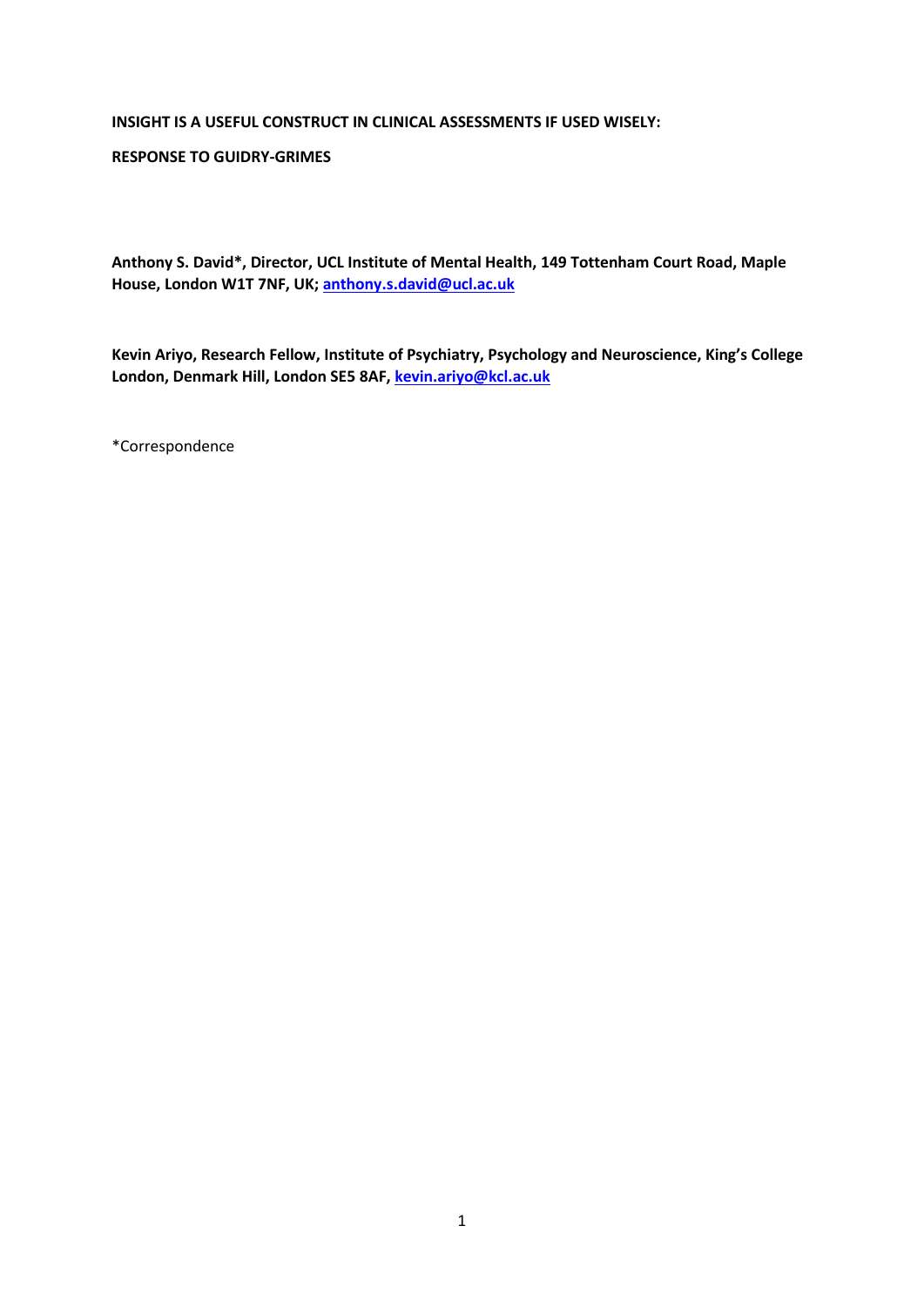We are grateful for the opportunity to respond to Dr Guidry-Grimes paper on insight<sup>1</sup> and her ethical concerns. We agree that insight is indeed "valuable for patients and thus worth keeping as part of clinical evaluation" and argue that a number of her concerns are ill-founded.

We will show that some of the concerns:

- 1. are based on a narrow and partial reading of the extensive empirical research and conceptual literature;
- 2. conflate the ethical challenge of treatment of persons without capacity, in principle (on the one hand) with the basis upon which clinicians judge it necessary to make such decisions on their behalf (on the other); and
- 3. stem from attributing the cause of sub-optimal care and attitudes to the insight concept rather than other unrelated factors.

# **THE INSIGHT CONCEPT**

Guidry-Grimes states variously that the insight concept is flawed since it is full of "diverging conceptualisations"; that it "idealises human capacities for self-knowledge" ("setting the bar at an unattainable level") … while "minimizing the patient's own perspective". That it is not clear if it is 'static or dynamic' and that studies of associations with insight are 'conflicting' and "relevant facts are in dispute".

Our response could be taken as exemplifying such diverging conceptualisations! However, this would be to gloss over where the true divergence lies. Since concerted empirical research into insight began around 30 years ago<sup>2</sup>, the clinical use of the construct has become much more refined and explicit, with deployment of a number of assessment tools with good psychometric properties now in widespread use in research. $3$  However, it is true and a cause of frustration that such tools are rarely used in routine clinical or even medico-legal settings, although taking account of the variety of cultural and individual circumstances will always need more open ended and descriptive methods. Divergent views come in when professionals question insight in comparison with other constructs such as decision-making capacity and, more widely, from perspectives within ethics and philosophy (as in the present case) in the context of autonomy, epistemic trust, etc. We would not wish in any way to close down such debates but they must be distinguished from critiques of insight as a phenomenon.

While academics are predisposed to question if not dispute relevant evidence and facts, they can be reassured that a number of systematic reviews and meta-analyses based on dozens of studies and many thousands of participants have been conducted and it is possible to say with confidence that – at least as applied to psychosis – (a) insight is related to psychopathology (worse psychopathology, worse insight<sup>4</sup>) but to an extent that does not render the measurement of insight redundant; (b) there is a reliable association between mood and insight (lower mood, better insight) for various postulated reasons<sup>5</sup>; (c) insight is related to IQ (lower IQ, worse insight) but again the proportion of variance explained by IQ is small suggesting this is only one of several associated factors.<sup>6</sup> There is also a consensus that insight is a powerful predictor of adherence to treatment<sup>7</sup> (even when items related to compliance are omitted from the insight measure in question) and an emerging view that some medium and longer term outcomes are predicted by insight – over and above adherence to treatment.<sup>8 9 10</sup> These are as close to being 'facts' as anything else in the clinical psychiatry.

Our work has shown that insight has both static (trait) and dynamic (state) components.<sup>11</sup> Insight improves with clinical state but patients whose illness is characterised by lower levels of insight across various domains tend to show the same pattern over repeated episodes.<sup>12</sup>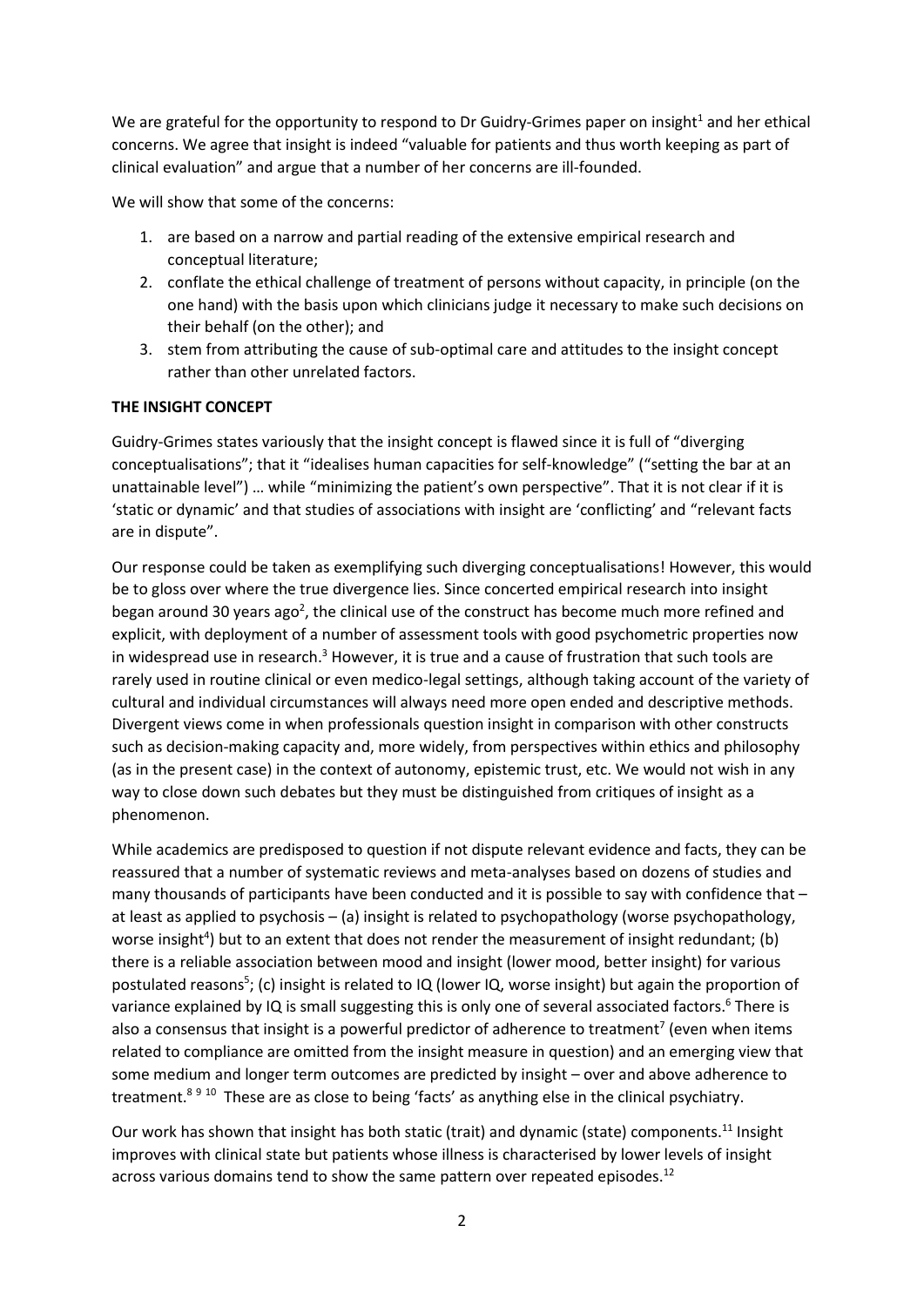Guidry-Grimes claims that insight requires of patients an unreasonably high degree of selfknowledge. If we go back to Aubrey Lewis<sup>13</sup> he was at pains to alert clinicians that for the patient with a serious mental disorder, "his judgments and attitude can [therefore] never be the same as ours because his data are different, and his machine for judging is different…" p343. Decades of research on reasoning since then ( $eg^{14}$ ) has provided evidence time and again that apparently healthy and intelligent human beings are 'irrational'. Indeed she herself posits a very exacting standard:

"A patient who denies and misunderstands all fundamental facts about their condition cannot provide valid consent for therapies targeted at the condition."

This is narrower than the multidimensional view of insight we espouse and leaves out understanding of the implications of the condition and its treatment which are arguably more salient. Finally, the notion that patients whose insight is being assessed are "best served by regurgitating jargon and phrases heard in therapy" was explicitly rejected in one of the earliest reviews as being 'pseudoinsight'.<sup>15</sup>

# **USE AND MISUSE OF INSIGHT AND THE BASIS OF INVOLUNTARY TREATMENT**

Involuntary treatment legislation in developed countries is usually based on a clinical threshold (a mental disorder of a nature and degree…) as in the UK and/or on demonstration of a lack of decision-making capacity regarding healthcare. Subsequent to lack of capacity being demonstrated, based on a clinical assessment and according to explicit legal criteria, decisions are made in the patient's best interests. While there is much necessary ethical and legal debate around such processes, questions of insight play no formal part.

Guidry-Grimes states: "A poor/partial insight designation should not, *on its own* [italics in original] justify coercive tactics". We whole heartedly agree yet know of no situation where this pertains.

And again: "If a patient is assessed to have poor insight and poor capacity by extension… they could lose authority to make decisions." Insight does not figure as an explicit legal criterion in any assessments of capacity that we know of, although the two constructs do correlate significantly particularly in people with psychosis. 16

It seems that Guidry-Grimes is uneasy about the whole 'high stakes' business of involuntary treatment in people with serious mental disorder, the use of long-acting injections and so forth. This is a position shared by many but should be debated with the alternatives, on their merits. True it has been suggested before that some clinicians may use terms like 'lack of insight' or single word descriptions (e.g. 'poor') <sup>17</sup> loosely and as a shorthand to convey lack of capacity particularly around treatment or the severity and intractability of delusional beliefs, in medico-legal situations. But this is not the fault intrinsic to the insight concept which, to those of us engaged in research around it, is rich and 'fine grained'; Guidry-Grimes and others' critiques do however prompt more attention as to how it is used in practice. Similarly, to misuse categories of ethnicity, ageing, social class etc., as a way of avoiding proper consideration of individual mental health needs and desires but instead to reach prejudged positions, is to be deplored. Saying a person is incapable of some occupation simply because they are deemed 'too old' would be wrong. But it should not preclude the proper consideration of 'age' as a genuinely worthwhile topic from cultural, sociological or biological points of view.

In any event, contrary to Guidry-Grimes assertion, we have recently reviewed the scientific literature on whether insight is tied to 'protected characteristics' under the UK Equality Act (2010), such as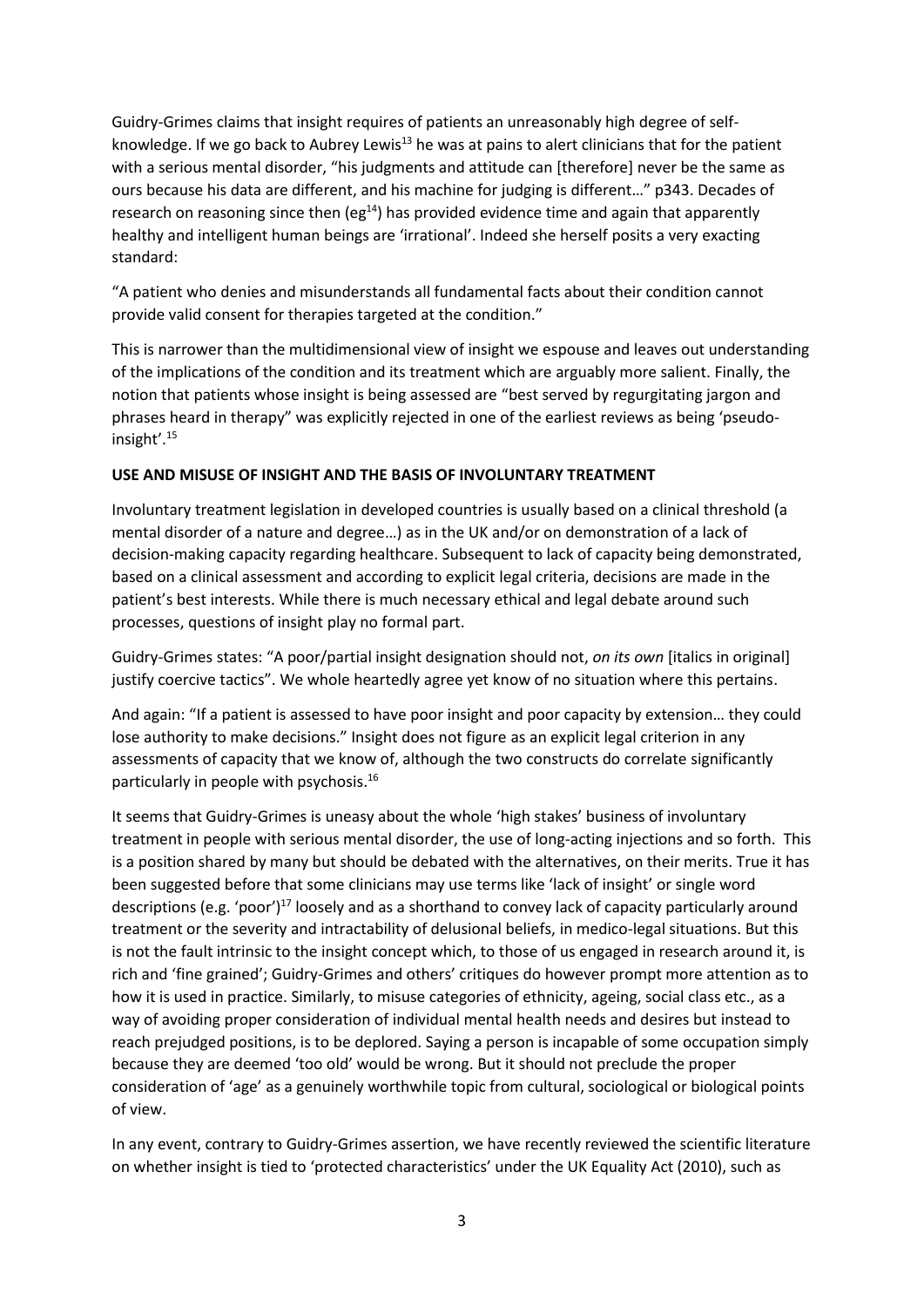race, ethnicity and gender. We found no evidence of strong associations with any demographic variable (available from the authors on request). We raise with concern that a small association was found when comparing white with black patients, which adds a novel contribution to this debate and warrants further inquiry. However, it is also notable that racial differences in insight were far weaker than in diagnosis of psychosis and involuntary psychiatric treatment and may be in line with differences found with capacity to consent to treatment. Neither should this result be interpreted without reference to intersections with wider inequalities.

# **RECOMMENDATIONS**

In view of the concerns that have been raised, we highlight existing practice guidance. In England and Wales, anyone who conducts a capacity assessment should follow the principles of the Mental Capacity Act (2005). For our purposes, it is especially relevant that they must: a) presume that the person has capacity, b) assess capacity only in relation to a specific decision, c) establish a link between the diagnosis and functional inability in question, and d) consider the person's will and preference for any decision made in their best interests. Guidry-Grimes provides an anecdotal example (p. 180) in which the physician had clearly overlooked these criteria whilst using insight as evidence. As stated in the recent UK National Institute of Health and Care Excellence (NICE) guideline<sup>18</sup>, "If a practitioner believes a person's insight/lack of insight is relevant to their assessment of the person's capacity, they must clearly record what they mean by insight/lack of insight in this context and how they believe it affects/does not affect the person's capacity." (NICE, 2019). We endorse these recommendations.

Finally, we would urge critics like Guidry-Grimes to look beyond the caricatured view of insight as a summary judgement by someone in authority over another and instead consider insight in more intrapersonal terms. Insight is another word for self-knowledge and it may even have a dedicated brain system for its implementation.<sup>19 20</sup> It is more about a conversation we have with ourselves about what we truly believe than the opinion of others. Acknowledging that one is ill or impaired or in need of help is never easy but, we contend, it is necessary for living an authentic life.

### **Acknowledgements**

The authors are grateful for the comments and contribution of Gareth Owen and Wayne Martin.

### **Funding**

The work arises out of the Mental Health and Justice programme funded by the Wellcome Trust. ASD is also supported by the UCLH National Institute of Health Research Biomedical Research Centre.

# **Competing interests**

None